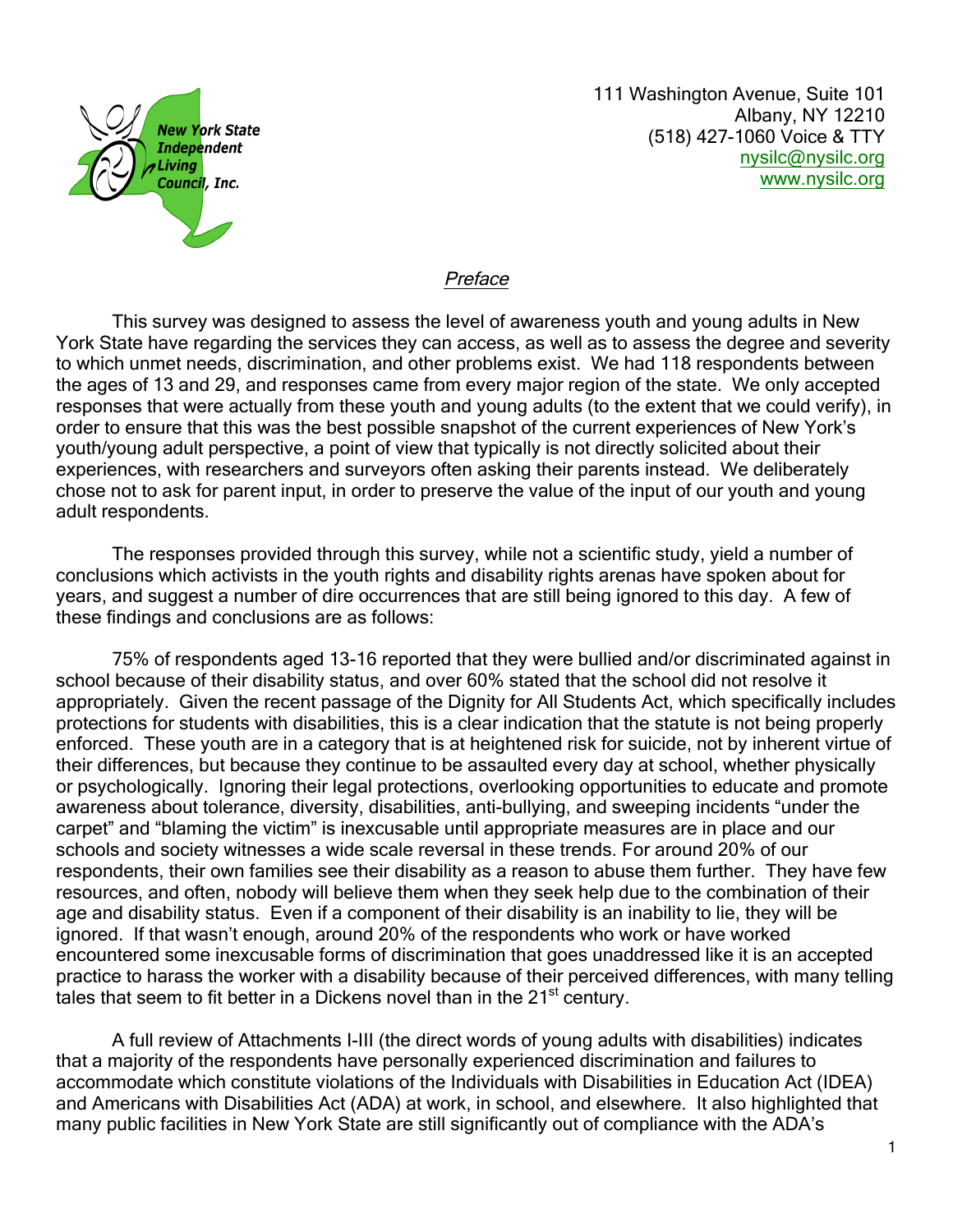standards for physical accessibility. With so many individuals having difficulty (directly and indirectly) not having their needs met, facing discrimination or being mistreated during the process, is the State, school districts, and local municipalities numb to the fact that they can be named as defendants in a lawsuit for the numerous violations alleged in this survey? It is also very likely that few of our respondents, were ever informed of their rights under the ADA, IDEA, or any of their corollaries derived from court rulings, especially since multiple respondents complained that their IEPs and 504 plans were completely ignored in school, and seemed to have no recourse whatsoever.

Specific data and results from the survey are presented in the following report.

New York State Independent Living Council (NYSILC)

## 2013 Young Adult Survey

NYSILC recently conducted an online survey of young adults with disabilities (ages 13-29) from across New York State. The online poll was a self-selected sample of young adults who responded via Survey Monkey during the last quarter of 2012. The sample included 118 individuals. Not every person responded to each question. Zip code identification indicated geographic distribution from across the State.

# **Demographics**

In terms of demographics, the age range distribution of the respondents was as follows: Ages 13-16 (22%), Ages 17-20 (29%), Ages 21-24 (28%), Ages 25-28 (15%), and Age 29 (6%). Gender was slightly skewed toward males 57% to 43% for females. No other responses were received (transgender). Highest level of school or degree attainment included: Less than high school degree: 43%, High school degree or equivalent (GED): 34%, Some college but no degree: 10%, Associate's degree: 3%, Bachelor's degree: 6%, Graduate degree or higher: 4%. Race/ethnicity was reflected accordingly: White (83%), Black of African American (5%), Hispanic/Latino (5%), American Indian or Alaskan Native (2%), Asian (2%), Native Hawaiian or Pacifica Islander (1%), and Multi-Racial (2%). Last, for sexual orientation: Heterosexual/Straight/primarily attracted to other gender (83%), Bisexual/Pansexual/Omnisexual/attracted to multiple genders or without noticing gender (4%), Homosexual/Gay/primarily attracted to your own gender (4%), Asexual/Does not experience sexual attraction to others (3%), and None of the above (6%).

## Awareness of Services

When asked, "Do you have health insurance at this time," 95% stated "Yes" and only 5% replied "No." About half of the respondents (49%) knew what an Independent Living center was. However, only 20% had actually received services from a center. 73% indicated that they receive services related to their disability at their school. 55% acknowledged that they receive services related to their disability at home. 29% receive services related to their disability at their work. 46% noted that there are other places that they receive services related to their disability.

33% identified that they've had issues when trying to get services at school. Another 26% stated it was not applicable because they don't attend school. 40% have issues when trying to get services at home. 11% note issues when trying to get services at work. Another 63% stated it was not applicable because they are currently unemployed. 35% have issues trying to services anywhere else. Individuals were asked to provide comments to describe some of the issues they faced. A sample of narrative responses included: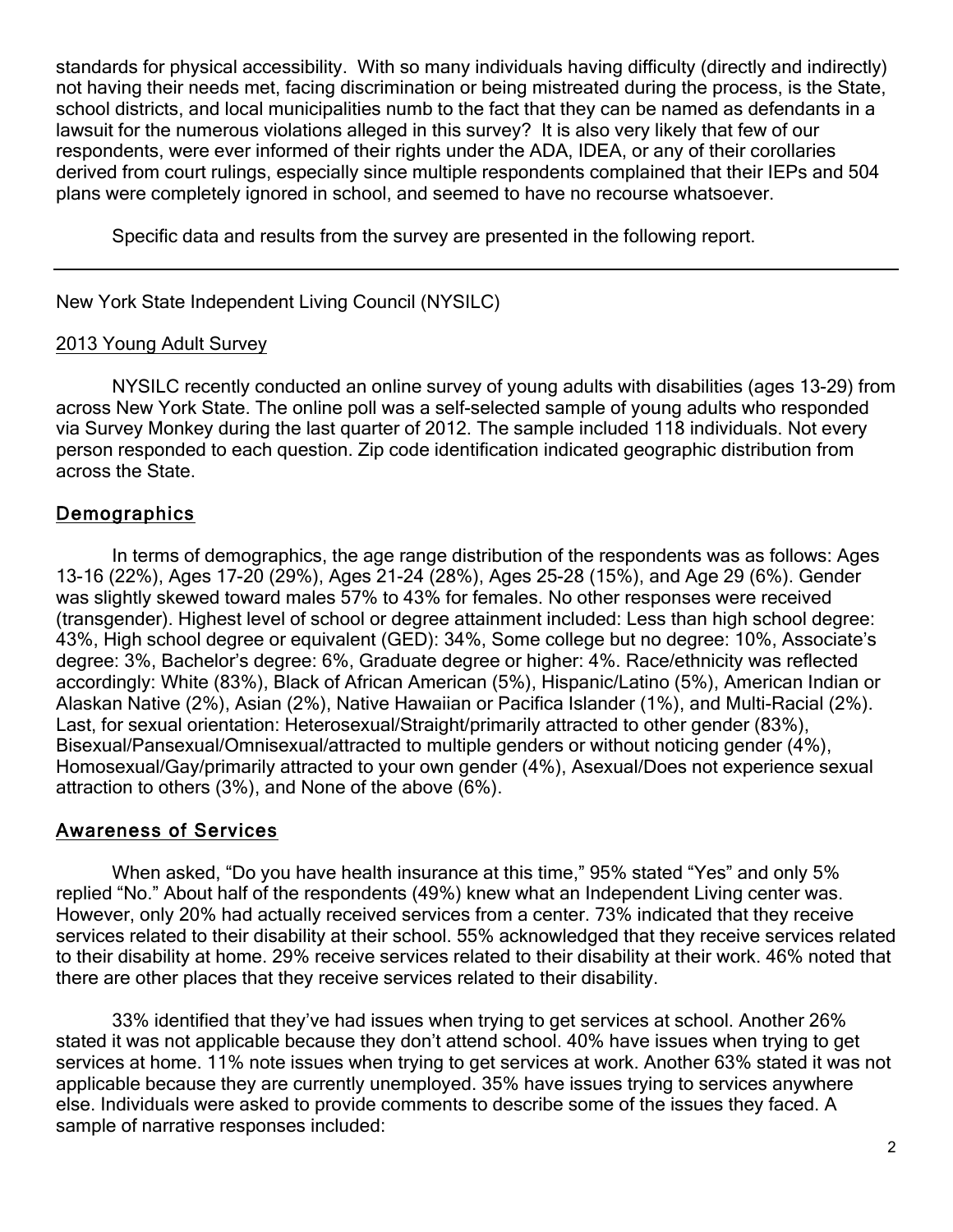- My disability often gets in the way of me maintaining employment as employers aren't always fit to support my individual needs.
- People don't consider a learning disability to be something worth accommodating at work and school. When they find out I have one I usually get fired. Medicaid office refused to clarify info in the interview portion when I had delays in processing the info at the speed of their verbal speed talk. Then called security to escort me out and said I don't need to deal with people like you.
- All services on my IEP were not provided.
- Transportation issues and costs.

The complete set of responses to the survey question, "Please describe some of the issues you face when trying to get services (Q18)" can be found in Attachment I.

# Un-met Needs

When asked to list any services or accommodations that they weren't getting, a sample of responses included:

- Not currently working. But in the past, explaining to my human resources manager that I was experiencing an episode and needed additional support, I was let go shortly after.
- I'm not getting disability or unemployment because they called me a problem...I didn't take in verbal info at their speed. Seizures will start again if I don't get Medicaid.
- Help getting a job. Help with financial aid for college. Help with individual living expenses.
- Academic tutor or 1:1 for college setting. Independent livings coach, social skills building group, assisted technology for college.
- Transportation.

The complete set of responses to the survey question, "Please list any services or accommodations you need that you aren't getting (Q19)," can be found in Attachment II.

A little more than half (54%) of the individuals indicated in a follow up question that they tried (but failed) to receive the services or accommodations described from the sample above. When asked to list any issues or challenges that they faced, a sample of responses included:

- My 504 plan is not honored by the school.
- The Disabilities Service Office and professors gave me a hard time when I requested testing modifications.
- Delays in responses, Medicaid issues, being on a waiting list, appointments for evaluations far into the future, being told "it's not in the budget."
- I utilize a Consolidated Services and Supports plan and there is not adequate available funding to meet the staffing needs required for 24/7 support.
- I have faced many challenges in trying to understand what I need alone. Then, getting teachers to change their livelong teaching habits is difficult.

The complete set of responses to the survey question, "If you answered "YES" to the question before this (related to trying to receive services or accommodations), please describe some of the issues or challenges you faced in the space below (Q21)," can be found in Attachment III.

## **Discrimination**

Individuals were asked, "Have you ever been bullied or mistreated in school by anyone because of your disability, or because you were seen as "different" for reasons that could be related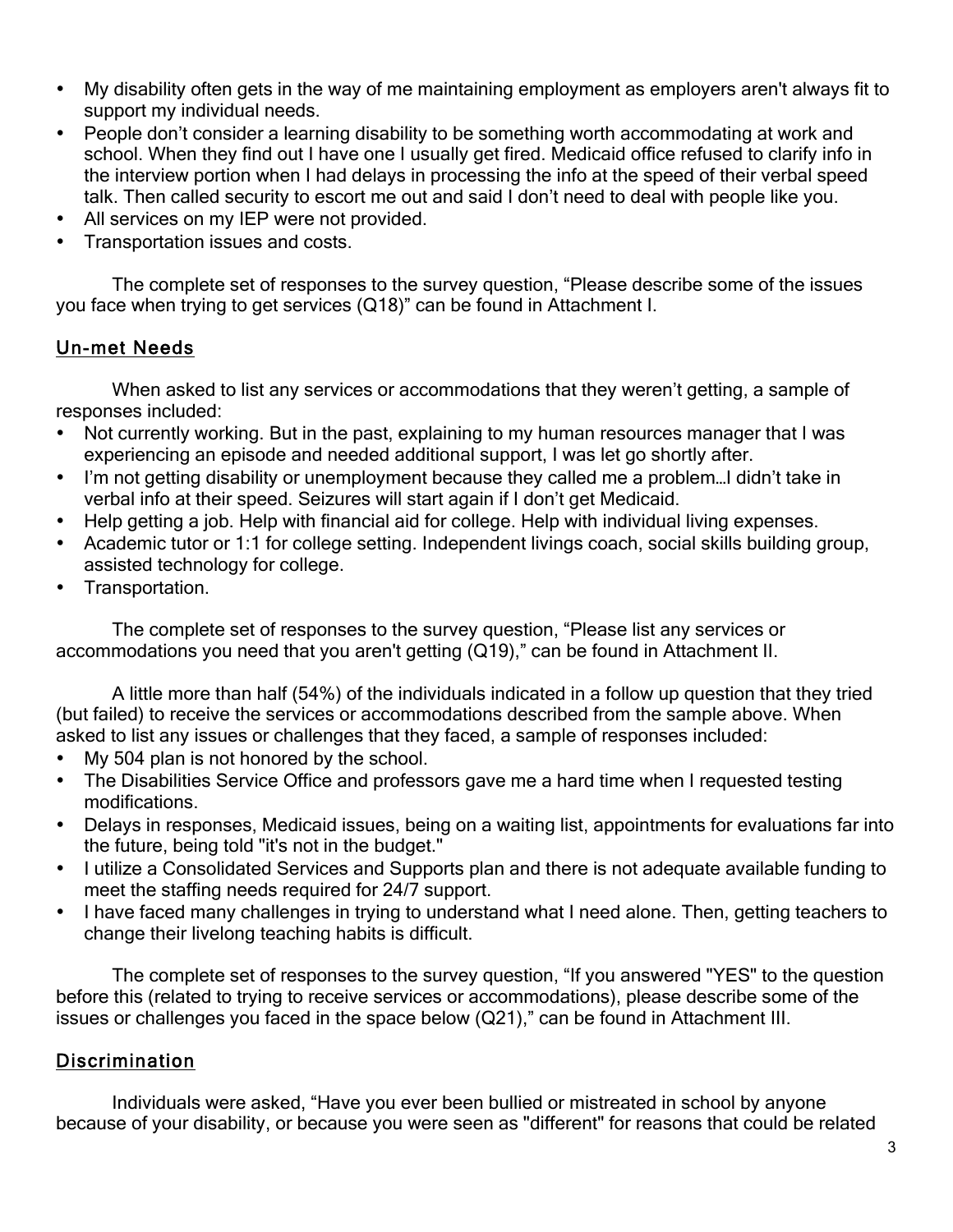to your disability?" This covered things done by a student, a teacher, other workers at the school, even someone totally unrelated (such as another student's parent). A majority (58%) replied "Yes." Those that answered "yes" to the question, were asked if they felt that the school did enough to address the incident or incidents? 17% stated "Yes," but 43% responded "No," indicating that more needed to be done. The follow up question (to those who answered "No") asked them what they felt the school could/should have done differently. A sample of responses included:

- Their academic senate needs to form a student judicial affairs department to facilitate an impartial investigation on behalf of the student complaint as well as code of conduct violations. Accountability of the offenders is a low priority everywhere it seems.
- …they should have investigated the incident that happened, get the parents involved with the bully, switch my classes, instead they just ignored the incident that happened.
- The school should have fired the teacher who bullied me.
- They could have not blamed me for "letting" it happen in the first place. They also could have actually done something more to punish the people who had bullied me.
- Disability awareness presentations or they could have placed me with a different teacher.
- Disability rights classes for ALL faculty, staff, administration, and students; Direct incorporation of disability issues in pre-existing anti-bullying initiatives, anti-discrimination initiatives.

The complete set of responses to the survey question, "If you answered no to the last question (do you think the school did enough to address the bullying incident), what do you think the school could/should have done differently (Q24)," can be found in Attachment IV.

When asked, "Have you ever been bullied, mistreated, or abused at home by anyone because of your disability, or because you were seen as "different" for reasons that could be related to your disability" by parents, siblings, other relatives, service providers, or anyone else who is in your home at the same time as you, and does something to you that they would not do, or would reconsider doing if you didn't have a disability or weren't "different" - 19% replied "Yes" to being abused at home. In a follow up question for those that answered "Yes," 18% were okay with how those situations were dealt with after they happened, 8% answered "No," indicating that they were not satisfied with how the situation was handled, while 74% stated that N/A because they were never hurt at home due to their disability. For those that answered "No" to the last question, they were asked what could have been done differently. A sample of response included:

- There needs to be easy access to attorneys and advocates because PTSD that results from ongoing mistreatment does not put anyone in the right place mentally to confront anything like this even for people w/o a disability. Why should people with disabilities be expected to handle double the emotional distress of the situations in progress?
- In the past, a teacher would provide ABA services incorrectly and punitively when I was 4. I would scream and bang my head every time she came, one of her ideas was to use hot mustard to teach me the difference (between yes and no)…so when I said yes I would get hot mustard. My mother said that was not okay. I am unable to explain what happened in the bedroom with the closed door but I screamed all the time and my mother thought I needed ABA and that even though it was aversive for a year, it must be good for me. Later she learned that if I was tantrumming more than 2 weeks, the teacher was not doing it correctly. I actually regressed because my tantrums were rewarded with escape and I didn't have to work because I was screaming and crying throughout most of the sessions.
- They didn't see it as abuse they just felt that I was being too sensitive and they were just "jokes." I am ok with how it happened because I don't live with them anymore, and I am a stronger person because of it.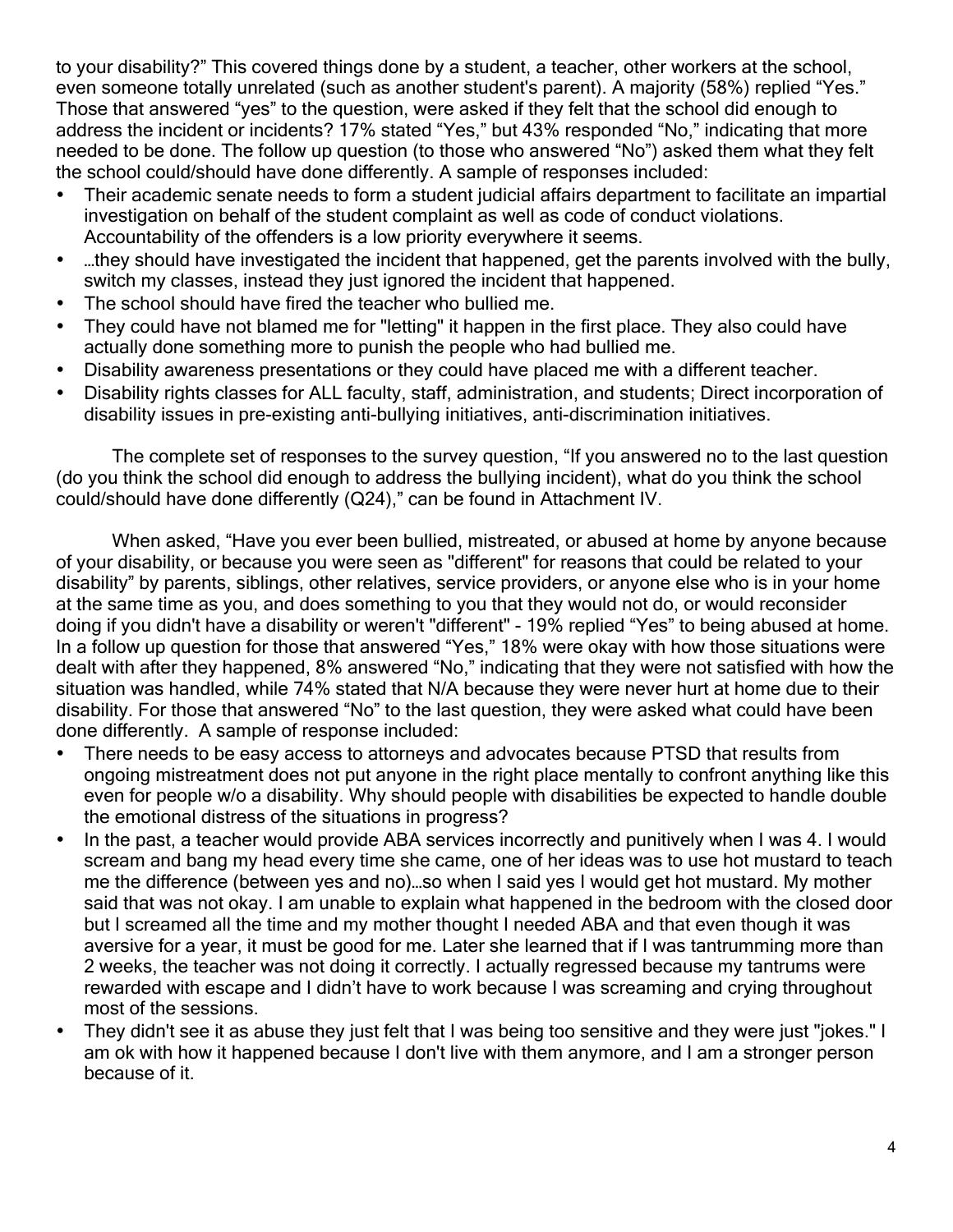The complete set of responses to the survey question, "If you answered no to the last question (are you okay with how the situation was dealt with related to being abused at home), what do you feel should have been done differently (Q27)," can be found in Attachment V.

Last, when asked about being been bullied or mistreated at work because of your disability, or because you were seen as "different" for reasons related to your disability by coworkers, supervisors, your boss, customers, clients, or anyone else that you could expect to deal with on your usual work shift, 11% responded "Yes," 35% "No," and 54% N/A because they never had a job or are currently unemployed. In a follow up question for those that answered "Yes," 5% felt that their situation was dealt with fairly and appropriately, 9% felt "No" it was not handled correctly, 34% answered I was never bullied at work, and 52% replied N/A never had a job or currently unemployed. For those that answered "No" to the last question, they were asked what do you think should have been done instead. A sample of response included:

- My co-workers did not understand my disability and locked me in a freezer. My manager did nothing to them. One manager was good to me but he was not there all the time.
- The blame was placed on me and not the supervisor. The supervisor should have spoken directly to the one doing the bullying.
- They should have done an investigation. MY boss was docking my hours and when I reported it to his boss, they did nothing. I had the proof my time sheets and my pay stubs, and when I quit he gave me all the hours back that he had taken. I pointed this out it was black and white, and his bosses didn't do anything about it. I felt that they should have had a talk with him about it instead of just kicking me to the curb.

The complete set of responses to the survey question, "If you answered no to the last question (do you think the situation was dealt with fairly and appropriately related to bullying at work), what do you think should have been done instead (Q30)," can be found in Attachment VI.

# Gender and Age Range Filters

The data sets were processed through Survey Monkey's question filter for demographic questions related to gender and the five age ranges. Listed below are the most significant findings from both cross-tabulations.

When analyzing the data and gender trends:

- The question related to the highest level of education identified mixed outcomes from this sample. "Less than a high school degree" was 55% Male versus 29% Female, "High school degree or GED" was 29% Male to 41% Female, Some college but no degree was 8% Male to 12% Female, Associate's degree was 0% Male to 6% Female, Bachelor's degree was 3% Male to 10% Female, and Graduate degree or higher was 5% Male to 2% Female. Therefore, males in this sample experienced a gap earning a high school degree and working on various undergraduate degrees compared to females. The information doesn't suggest a reason as to why.
- A question related to services or accommodations that young adults needed but were not getting were followed up by a question that asked if they tried to receive any of these services or accommodations. 59% of Males responded "Yes" they tried to receive these services or accommodations compared to 45% of Females. One possible conclusion for this increase could be that the increased number of males without a high school degree and "some college but no degree" could have created a necessity to pursue services for males. There is no information to assess the assertiveness of either males or females.
- For the follow up question to bullying at school asking if the school did enough to address the incident, only 10% of the Females responded "Yes" and "49%" said "No," indicating that this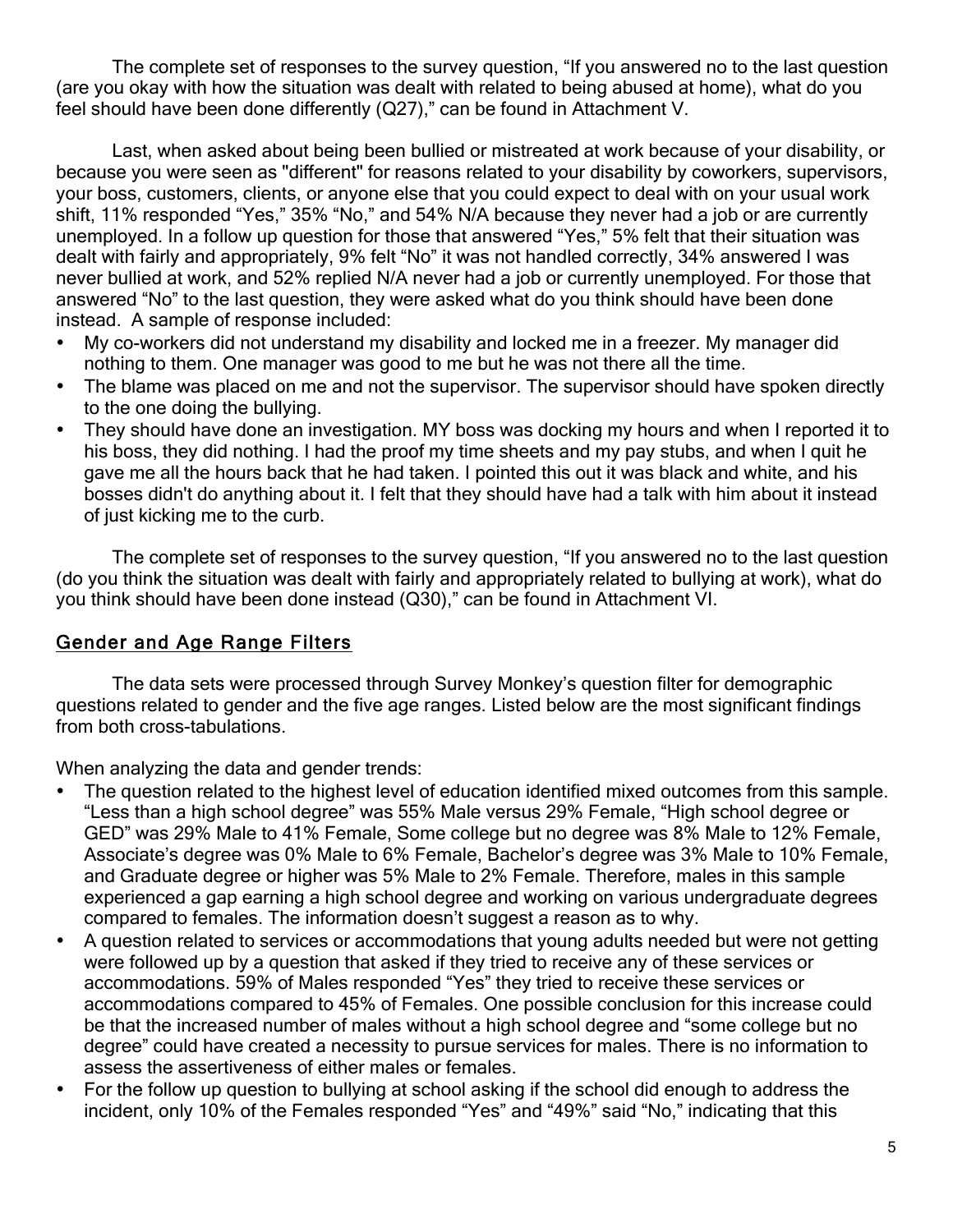sample reflected a lower percentage satisfied with how the incidents were handled and a higher percentage dissatisfied with what was done compare to Males. There is no additional information to help clarify this difference.

When analyzing the data and age range trends:

- The question inquiring about health insurance coverage demonstrated a progressive spike for individuals in the upper age ranges, as they head toward the transitional cusp of adulthood when many are at risk of potentially losing health care. A total of 6 individuals identified that they did not have health insurance: (2) 17-20 years old, (1) 21-24 years old and (3) 25-28 years old. Based on the ratio of who had health insurance to those who did not, the 25-28 year old age range posted the highest rate at 18% for those uninsured. Individuals who were in this void will need to be informed about how to option coverage under the Affordable Care Act in 2014, Medicaid if they are income eligible, or their employer if they are working and the benefit is available.
- The question about being bullied or mistreated at school identified a significant response of 75% from the 13-16 age group. In the follow up question asking if the school did enough to address the incident, 14% replied "Yes" and 62% said "No" for the 13-16 age group? The 17-20 and 21-24 age groups reflected better satisfaction with how the school addressed the incident ("Yes" responses of 21% and 29%) and less dissatisfaction with how the school handled the situation ("No" responses of 38% and 36%). This same age range had the highest response to being bullied or mistreated at home, responding 33% "Yes." All other age groups fall off in terms of number and percentage responses (the closest number and percentage is half the amount identified for the 13- 16 age group).
- The question related to being bullied or mistreated at work received the greatest response from the 25-28 age range with 31% saying "Yes," representing 5 individuals. The next relevant comparison would be the 21-24 age group with 13% response rate for 4 individuals. In the follow up question asking if the situation was dealt with fairly and appropriately, 8% said "Yes" while 25% replied "No." The 8% "Yes" reply was for only 1 person, while 7 of the 9 identified above felt it was not handled "fairly and appropriately."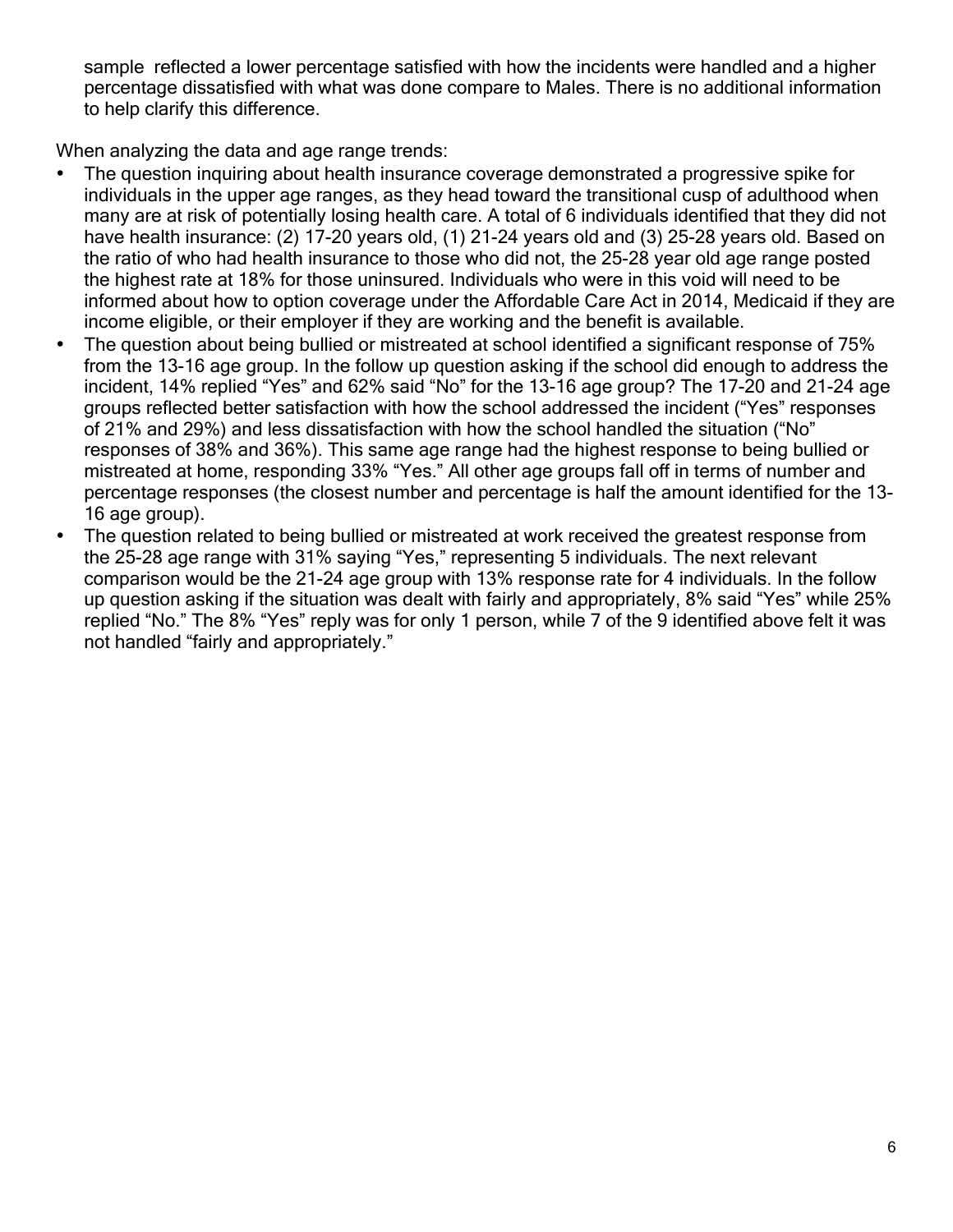#### Attachment I

#### Q18: Please describe some of the issues you face when trying to get services:

- I have had problems getting financial services for my college. I have had problems getting a one on one tutor for homework help. I have had problems getting employed. Not getting employed isn't helping me at all being with my confidence down at times. I am not at a level where I want to be at with my age.
- My disability often gets in the way of me maintaining employment as employers aren't always fit to support my individual needs.
- People don't consider a learning disability to be something worth accommodating at work and school. When they find out I have one I usually get fired. Medicaid office refused to clarify info in the interview portion when I had delays in processing the info at the speed of their verbal speed talk. Then called security to escort me out and said I don't need to deal with people like you.
- None
- Every time I try and apply for services they deny me. I have a hard time getting a job. I have memory problems with going to college. They don't help me enough in the college I am attending. I do feel I do need help getting myself better but there is nothing out there that is willing to help me out. I wish there is and wish I could get help but the only one that I applied to for me to get help in which I was denied was this thing called VESID.I did pass a test related to restaurant experience that I paid for myself to get into and I did get a job here and there but they didn't help me keep the job, instead they employed someone else and released me from the job. The professors also didn't help me in college in which I finally received counselor that helped me get a better grade since the professors didn't want to help me. I am trying to take another route around it and also wasn't getting enough money for me to attend college.
- None
- My parents have to fight to get my services at after school place. I'm an honors student so I can't leave class all day long. I get upset. DOE made my mom fight for 4 months to get my PT at the gym I've been going to since I was a little kid. In June I graduate and we don't know what I will get. Just went to one transition meeting and one eligibility meeting. Waiting to find out.
- Paper work wait, getting approval, no agency had room to take us.
- **Transportation**
- Some places won't take my parents insurance.
- I don't have a good case worker who is supposed to advocate on my behalf.
- No funding for programs.
- My parents are having a hard time with eligibility issues with the state.
- None
- Asperger's, OCD.
- Sometimes there is a shortage of meds in the pharmacy.
- None
- None
- Long waiting lists! Speech took almost 2 years on waiting list just started.
- Do not understand ACCES VR's role in job placement. I want to work. I'm trying, but it's hard.
- Trying to get help with getting in to college
- School will not allow the therapists to do assessments for DME like a stander or a new wheelchair, while I am aware of many, or most, schools that do this. The weight room at my school is inaccessible (up a few stairs) and there has been no attempt to accommodate. • None
- People with abilities DO NOT EXIST
- None
- Continue to request speech therapy in the general education classroom not a segregated less challenging therapy room. District's response...'we don't do that at the high school'.
- None
- None really
- None available
- Not enough support services for college, no independent living skills or social skills groups available for at home, lack of medical providers dealing with adults with developmental disabilities
- Appropriately trained personnel on district school bus
- **Traveling**
- KEEP WAITING FOR STATE TO RELEASE FUNDS TO START INDEPENDENT LIVING IN A SUPPORTED APARTMENT. HOPING THAT APT WILL WORK OR WILL NEED GROUP HOME. WOULD LIKE A FAITH-BASED GROUP HOME EXPERIENCE AND SUPPORTED APARTMENT WILL BE TRIALED THAT WAY.
- Availability of services in the community, knowing what services are available, not fitting into a current pigeon hole 11/4/2012 12:02 AM
- Need to have all team members present a meetings
- People do not want to work with adolescents. They prefer children without challenging behaviors.
- I can't get anyone to my home to teach me life skills and mobility.
- None
- None
- Can't find or keep reliable staff through CSS
- I have fetal alcohol syndrome. I have a hard time in school learning.
- I am homeless and drink and do drugs. I need a place to live and a job.
- Need respite care both in and out of the home. I have waited 2 years for a residential/habilitation worker.
- My mom has to advocate for me because I do not understand what is happening and I get very anxious. I have fetal alcohol syndrome and have a hard time with relationships, money, judgment and caring for myself but I want to be out on my own.
- My mom is taking care of this for me but I am worried what will happen when I go to college.
- I have fetal alcohol Spectrum disorders and I am finding it hard to get services in the community to help me with budgeting, child care, etc.
- Transportation. I do not want to ride a special education bus so my parents have to transport me to school
- Currently in an RTF. Need CR
- Not enough challenging work, lack of recreational activities
- Help in getting a job
- Staffing shortages Transportation
- None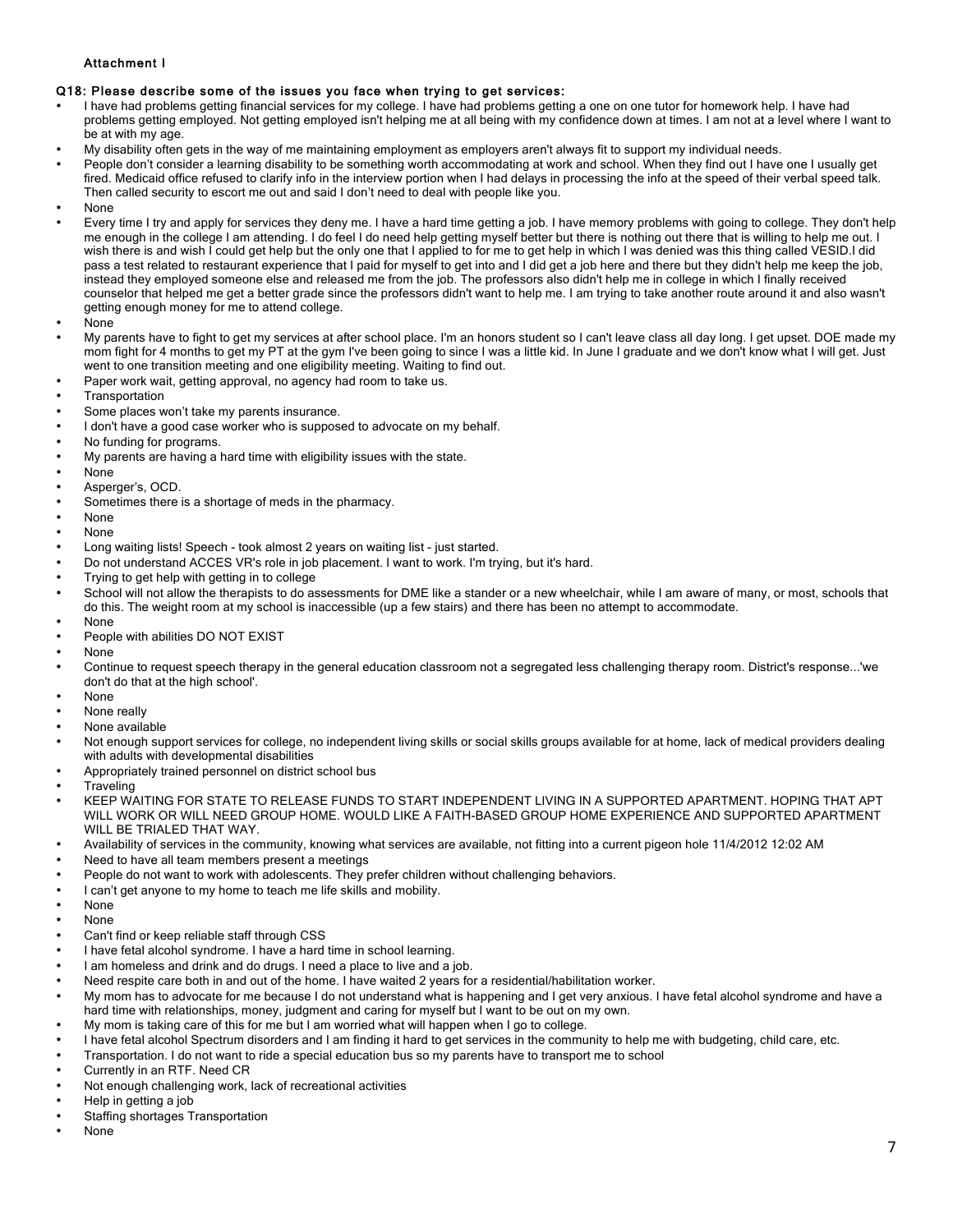- School can be difficult to deal with CSE
- I receive assistance at home through CD-PAP (through the Monroe County Health Dept). The only issue that I have with these services is that the number of hours that I qualify for can change when I am reassessed every six months. I really need the support, so when my hours decrease, this can cause me difficulties.
- It can take a very long time to get the services a year or more for residential/habilitation. There aren't enough openings for some services and a long line of people waiting for the service - supported employment, college courses, etc.
- Not enough support for behavioral challenges
- There is not enough funding to help me with everything I would like to do. I have a volunteer job and they are good to me but getting staff to go with me is hard
- Huge delays and always being told "funding/budget" issues...waiting lists that are 3-6 months long when services are needed immediately. Also delays in responses from agencies.
- Limited funding
- Lack of staff lack of understanding lack of transportation
- None
- None
- Eligibility.
- Necessary services and supports are not readily available. There are long waiting lists for quality services.
- Sometimes it takes a long time to get proper documentation for proof. Other times they don't believe I need certain service, when I actually do.
- I have been told that I'm not severe enough in my symptoms to warrant most services, and have been told this for most of my life.
- Not enough agencies offering services. Not enough caregivers at the agencies, due to cut backs in funding NYS has reduced services
- None
- None
- Difficulty to find providers and services
- None
- None
- Not a lot of people to do work at home due to living in a rural community
- None
- Trying to find a job Right now my services are okay, but last year it was months when I didn't have a mentor. Next year I turn 23 and I don't know if I will still have services.
- Whether the employer or school will pay for the accommodation were the agencies such as access VR. It is not necessarily whether the accommodation will be the build but who will fulfill it/pay for technology/other things etc.
- They keep putting me in regular classes with regular kids. I'm in 9th grade but can only read and do 4th grade math it makes me feel stupid. I want to be in a different school where I can learn something
- Needs academic support (outside of school). Resource is not always the best option.
- None
- A lot of professors want to help, but are incompetent or forgetful.
- Accommodations at Healthcare provider
- None.
- All services on my IEP were not provided
- None
- Transportation issues and costs.
- Frequently ignored, most common line given is "just trust us"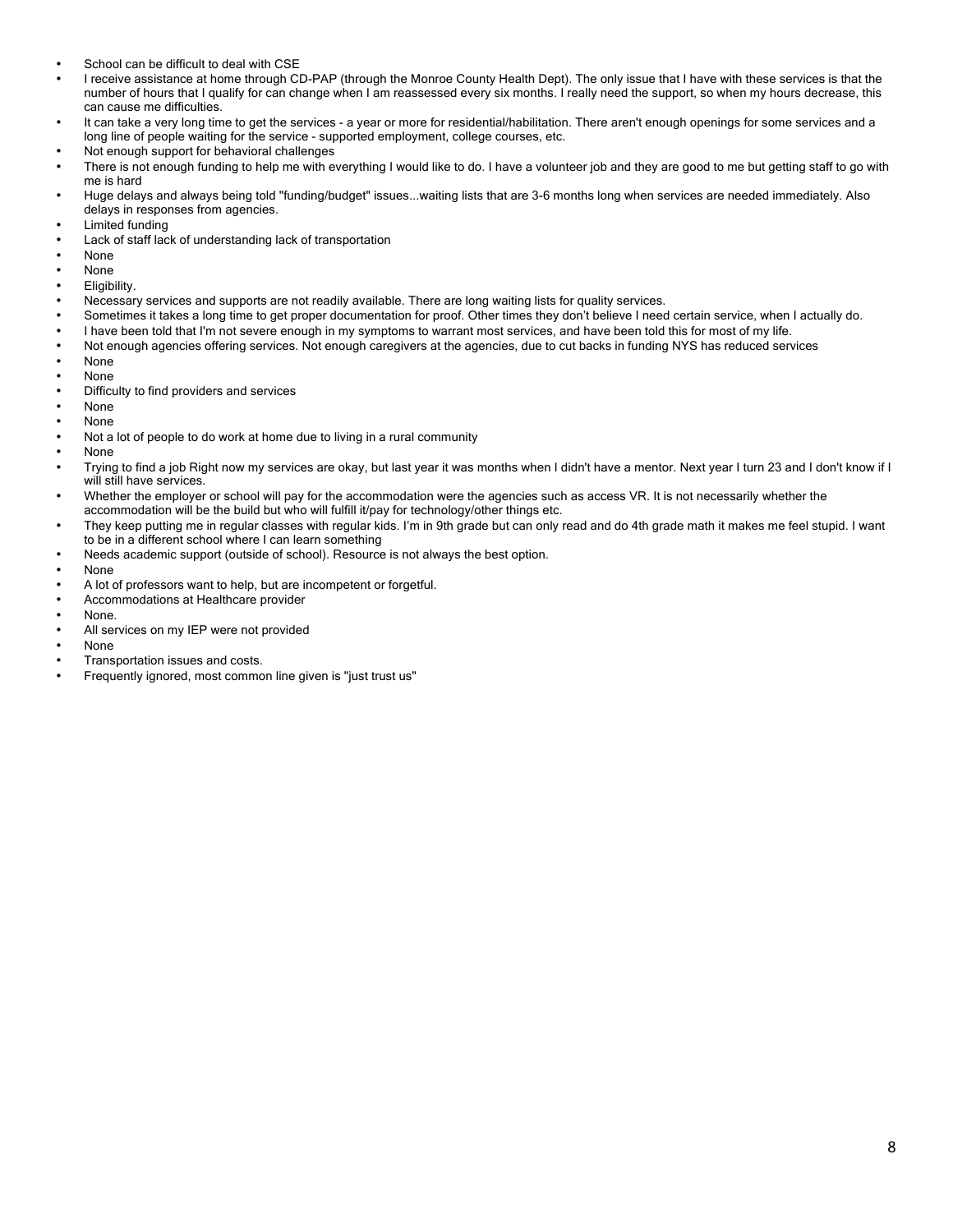### Attachment II

#### Q19: Please list any services or accommodations you need that you aren't getting:

- Trying to get employed.
- Not currently working. But in the past, explaining to my human resources manager that I was experiencing an episode and needed additional support, I was let go shortly after.
- I'm not getting disability or unemployment because no they called me a problem because I didn't take in verbal info at their speed. Y seizures will start again if I don't get Medicaid
- None
- Help getting a job. Help with financial aid for college. Help with individual living expenses.
- None
- Getting them all this year now
- None
- **Transportation**
- Resource centers that offer socialization services and therapy ABA.
- None
- **Residential**
- Services outside the home.
- None
- Extra time to complete work, extra copies of instructions from teachers, meetings with teachers
- None
- None
- Help with applying for and getting a job. Employment help and how to do interviews and applications.
- None
- My CCS plan doesn't pay for my college classes. I audit a class each semester to continue my learning and be a part of the college community.
- Extra help, extra time, calculator.
- None
- None
- I don't have any services
- IT'S WHAT IT'S IS
- None
- None
- Tutor, Reading Program
- Respite, transportation.
- Food Stamps and HEAP.
- I don't know. None I think.
- **RESPITE**
- Academic tutor or 1:1 for college setting. Independent livings coach, social skills building group, assisted technology for college 11/6/2012 7:53 AM
- Handicap accommodations at the Women's and Children's Hospital at Buffalo no lifts, no wheelchair scales, no connection between buildings for those in wheelchairs.
- **Transportation**
- WILL NEED MORE RES/HAB AND CSS HOURS MOVING INTO APARTMENT & NEED FUNDING TO EXPAND CSS PLAN TO BE BOTH DAY AND RESIDENTIAL!!!! NEED ASAP BECAUSE LIVING WITH PARENTS IS NOT WORKING AND FAMILY RELATIONSHIP HAS GREATLY DETERIORATED!!!!
- Community based options for participation
- Ipod touch, ipad.
- **Medical**
- Not currently receiving community rehabilitation due to people not wanting to work with people my age.
- None
- None
- Staffing Socialization
- None
- An apartment
- Residential habilitation worker has not been found for me since 2010.
- One to one supervision in a living environment.
- None
- I process things slower than most people and my employer sometimes has a hard time with this. I also have a hard time budgeting my money, relationships, and get medical care. I have also been homeless 2 times in the last two years. My mother is taking care of my 2 year old. A church group has given me a place to live for a short time. I have a very hard time filing out the paperwork for services, like day care.
- None
- CR for living-wait lists More in home/community help, proper residential placement
- None
- **Transportation**
- None
- None
- Supported Employment in the community.
- None
- None
- Medication management with a psychiatrist, respite, OT, PT, not getting day hab that I wanted, transportation
- None
- None at the moment
- None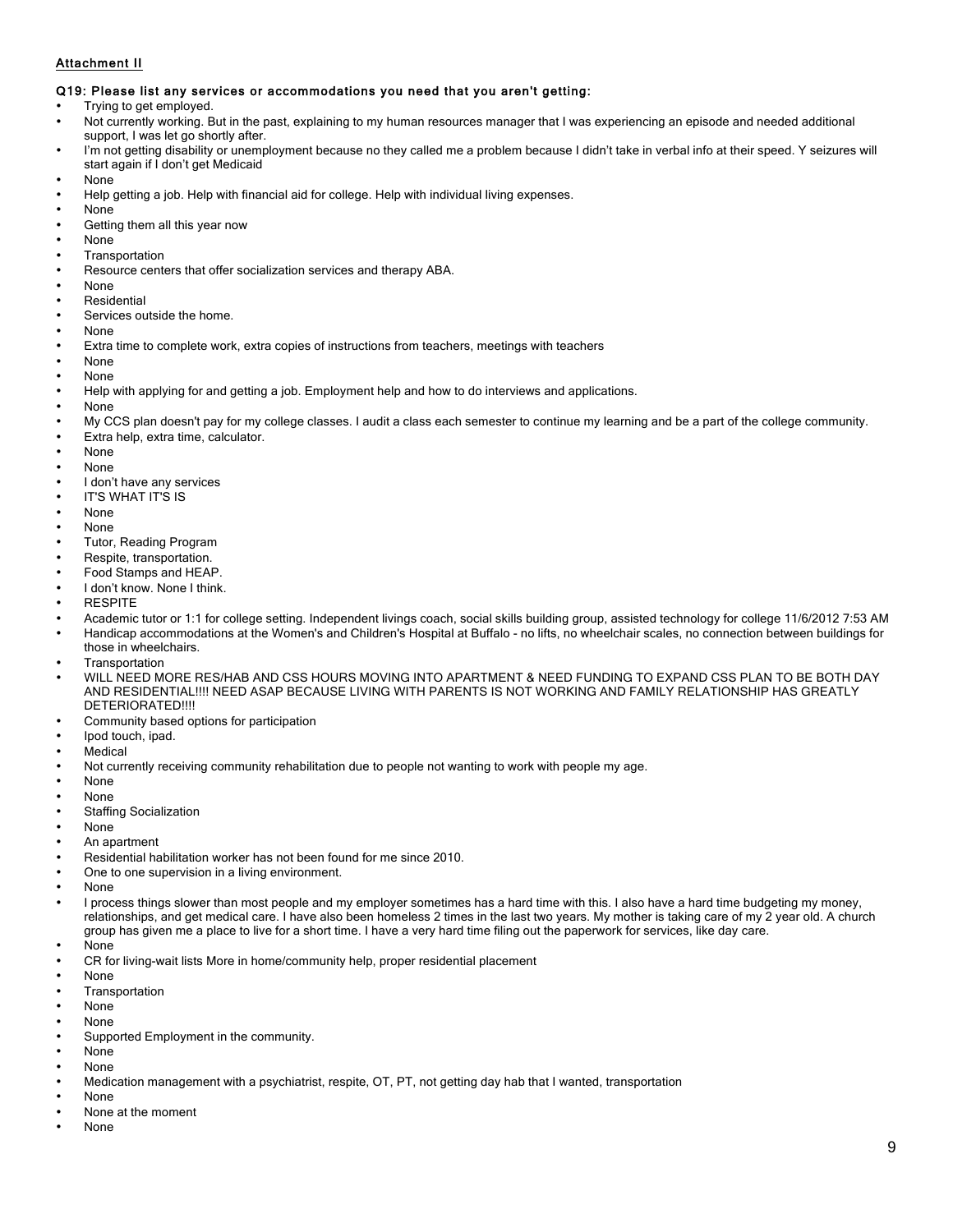- None
- Help with skills at home.
- Residential Support Services and creative housing options that provide 24/7 support in my own home.
- Having test questions read to me
- None as of right now, other than finding a doctor's office that is (accessible).
- Independent living help. Housing placement of some kind
- Use of Internet at school- Wi-Fi. Use of aquatic servicers at school due to budget cuts.
- None at this time
- American Sign Language interpreters
- Support staff-aides, teachers, behavior analysts<br>• None
- None
- None
- None
- Need a job in the automotive industry which will accommodate my disabilities. Transportation.
- None
- I'd like some help getting a job.<br>• None Standing wheelchair for
- None. Standing wheelchair, for more efficient standing so that I could be active in other areas and do therapy at the same time. Multitasking would allow me to do so much more rather than taking time out of my day just to stand and being able to do nothing else while I am. 10/25/2012 6:14 PM Adding, subtracting, reading
- Extra academic support outside the classroom.<br>• None
- None
- 
- None • None
- Accessible scare at Healthcare provider
- None.
- Counseling, tutoring
- None
- Train fare discount. Handicapped parking in NYC. Vocational assistance.
- Use of word processor for exams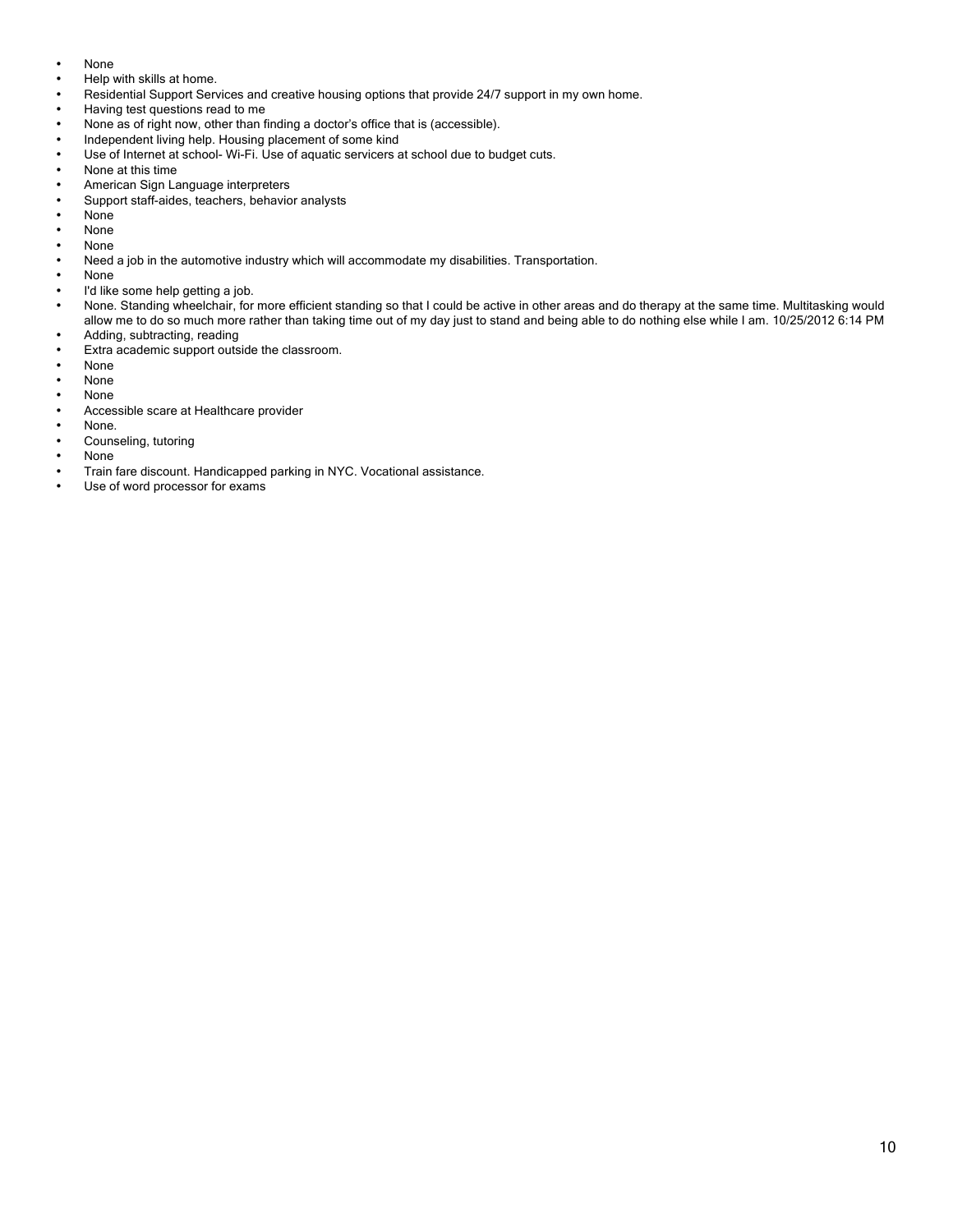### Attachment III

#### Q21: If you answered "YES" to the question before this (related to trying to receive services or accommodations), please describe some of the issues or challenges you faced in the space below:

- VESID
- Smaller organizations, particularly non-profits often treat my condition as a liability and do not offer support services.
- Just because my face doesn't look like down syndrome doesn't mean I'm making up a disability. I've even been accused of phony docs and was devastated by this accusation.
- They discriminated against me.
- Speech and Language
- Cost is to high and limited time of bus service
- My mom was told they only take Medicaid.
- I need full assistance with all my daily needs. Currently, the funding is not there for me to live other than with my parents.
- My parents have tried for me and have problems.
- My 504 plan is not honored by the school
- Not really sure where to go to look for jobs suitable for me. Lots of volunteering available but employment part time would be awesome
- The Disabilities Service Office and professors gave me a hard time when I requested testing modifications
- Trying to receive above service (see question 19)
- NO ONE LISTENS
- Lack of resources
- I do not receive enough money for the programs I listed.
- Ongoing denial of services through OPWDD. Applied for Home and Community Based Waiver.
- Agree but never fix anything.
- "We've got to wait until the State rolls out the new plan, so there's no reason to spend the time and money to rewrite her plan this year (Jan 2012)." "Now the State will be starting a new plan Sept 2012, so we need to wait until then to rewrite her plan to include funding for an apartment." "Oh, didn't you hear? The State has moved back the new plan rollout THREE times, and we don't have any idea when we will receive the training so we can rewrite her CSS plan." Blah, Blah, Blah, Blah.......WHAT IS UP, OPWDD
- Finding a group to participate with that is not center based day/hab
- MB later on when I have a enough money
- Was denied
- Please see question 19.
- Meeting people
- I have addiction and mental health issues.
- Several, the pay is low for res/hab workers, the hours suck and I want to get out in the community
- There are no services for me. My mom has tried over and over again. She has pieced together some things for me so I can be safe. She has custody of my 18 month old son.
- I have a hard time understanding all the paperwork that is needed for things like day care for my son, getting Medicaid for him, leases, or a full time that has benefits. Right now I work two part time jobs and have to pay for benefits that I can't afford.
- Giving my bed away to someone else- county wanting more tests.
- Not available.
- No job openings available right now.
- There is not enough funding to go around
- Delays in responses, Medicaid issues, being on a waiting list, appointments for evaluations far into the future, being told "it's not in the budget"
- Not able to qualify for MSC--hard to get.
- I utilize a Consolidated Services and Supports plan and there is not adequate available funding to meet the staffing needs required for 24/7 support.
- Waiting for case meeting
- I have been told that I am not "bad" enough to warrant those services.
- Budget restraints for aqua therapy- due to changes in budget the school no longer can offer the service. Due to school restrictions they do not allow use of their Wi-Fi for school functions. I need to use my computer to communicate, do my homework on etc. and have to supply the service myself.
- Some doesn't want to be responsible for paying ASL interpreters and probably know nothing about ASL interpreters agencies for them to contact
- No people available, no funding source/money to pay for other than during school services, long wait lines for community recreation programs, overcrowding at special Olympics functions.
	- I have everything I need. I "tried" and succeeded.
- I live in a rural area and even volunteer time is limited due to transportation issues.
- My mom makes all the contacts for me. I wish my agency would give me assistance with this. I'm also looking for volunteer opportunities.
- It is a matter of time/justification. Gaining this chair would allow me to work/study while also doing therapy instead of taking time away just to stand and neglecting my other responsibilities.
- I keep getting moved to the next grade and they cut the amount of work they give me
- I have faced many challenges in trying to understand what I need alone. Then, getting teachers to change their livelong teaching habits is difficult.
- There isn't an accessible scare to use. It isn't feasible to get one at this time
- The service was not provided at school
- **Bullving**
- Trying to get to the necessary offices at the times required is difficult and expensive.
- Told that my documentation was too old to even begin requesting accommodations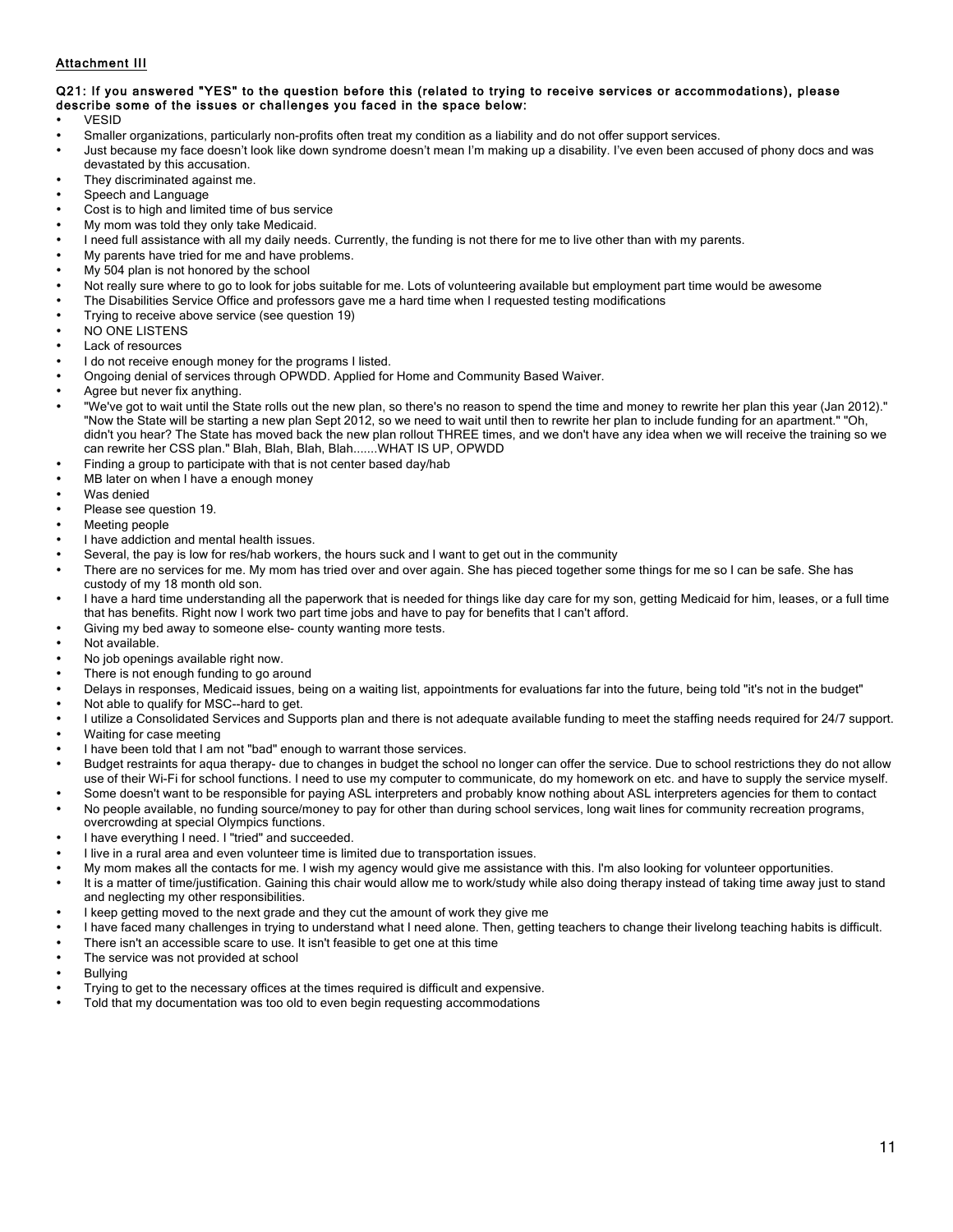### Attachment IV

#### Q24: If you answered no to the last question (do you think the school did enough to address the bullying incident), what do you think the school could/should have done differently:

- Their academic senate needs to form a student judicial affairs department to facilitate an impartial investigation on behalf of the student complaint as well as code of conduct violations. Accountability of the offenders is a low priority everywhere it seems.
- It happened in the past, but they should have investigated the incident that happened, get the parents involved with the bully, switch my classes, instead they just ignored the incident that happened.
- Addressed it with the kids , punished them and /or called in their parents
- Followed up with complainants.
- The person bullying me didn't get in trouble until a teacher got them in trouble even though it was on camera. The principal doesn't care. He just pretends it doesn't happen.
- Watched to make sure it didn't happen again.
- Notified the other student's parents about the problem. I was told the principal would do that, but she never did
- Punished the students for bulling
- Pay attention
- The school should have fired the teacher who bullied me
- I be sad school be done
- STOP LOOK AND LISTEN AND MOST IMPORTANT REPORT THEE INCIDENT
- A letter of apology from the uneducated, uninformed, poorly trained 1:1 aide & bldg. principal; offer peer mentoring; don't tell me I can't take a foreign language because of my testing scores / alternate assessment placement. Until Tenure is no longer offered a teacher or school administrator in a K-12 school setting, change will be minimal. Tenure (a truly troubling terrifying term) in New York State needs to be addressed and until it is, the complacency in which those born with a disABILITY are treated FAIR in an LRE are just words.
- More training on staff.
- NA
- They should have actually talked to the kids
- In the college setting, there is an ongoing ignorance with instructors on what autism is, and their inability to attempt to help. Administration doesn't address the needs of those with autism, and when presented ways for them to help, it was responded "it's not my problem".
- Sometimes I think the kids may be making fun of me but I don't know. I am scared to ask for help.
- Punished the other kid. They don't punish him so I get my revenge.
- I had a one to one aid all through school and in day treatment.
- I have a hard time running. I am always one of the last kids to finish running in gym class. Some of the kids make fun of me and the teacher doesn't do anything to stop them. My mom asked for a special gym class, but I can do the other things, just can't run fast. One gym etcher understands but the other ones don't.
- When I try to settle it myself the teacher hollers at me
- But all kids bully and they are sneaky
- Talked to the other student and explained how they were being a bully
- Adults need to be more watchful, and proactive.
- Provided more supervision so those incidents would not happen. Or, separate accommodations.
- The school needs to provide more training and/or not accept students it is not equipped to handle. Bullying, etc., was from professional staff at school.
- Disability awareness training attitude adjustments
- Not put 5 teenage girls into a room and leave them alone.
- Kept those students out of my classes.
- The school bullied its teachers to not to tell the truth during my hearing. They were not getting to the root of the problem, the bullies. They would just say they were kidding, so they get slapped on the wrist and sent back out with no consequences. Had to leave district with no help school had no reporting in place
- They could have not blamed me for "letting" it happen in the first place. They also could have actually done something more to punish the people who had bullied me.
- The school could have actually addressed the issue instead of telling me that I was interpreting the situation wrong. They pretty much ignored any complaints and did nothing about them. They should have done an investigation, and kept an open mind instead of automatically protecting their coworker.
- They said they were going to let the girl's mom know what she was doing, but they never did.
- Made it stop before I cut myself
- I don't know what the school would do. I had trouble with my speech teacher and being confined to the resource room all day. I was very upset and after 8th grade, my mom homeschooled me. As a result, I didn't even get an IEP Diploma. Now I take special art courses but I was told by VESID I probably couldn't pass the GED and I couldn't get assistance to take GED through BOCES.
- Not really bullied just didn't really have friends, school could have helped with that
- The school has a cultural issue and bullying needs to be addressed across the board, not just for students with disabilities.
- Disability awareness presentations or they could have placed me with a different teacher.
- I think I may have been better off if I had been put in the TST BOCES program sooner.
- Disability rights classes for ALL faculty, staff, administration, and students; Direct incorporation of disability issues in pre-existing anti-bullying initiatives, anti-discrimination initiatives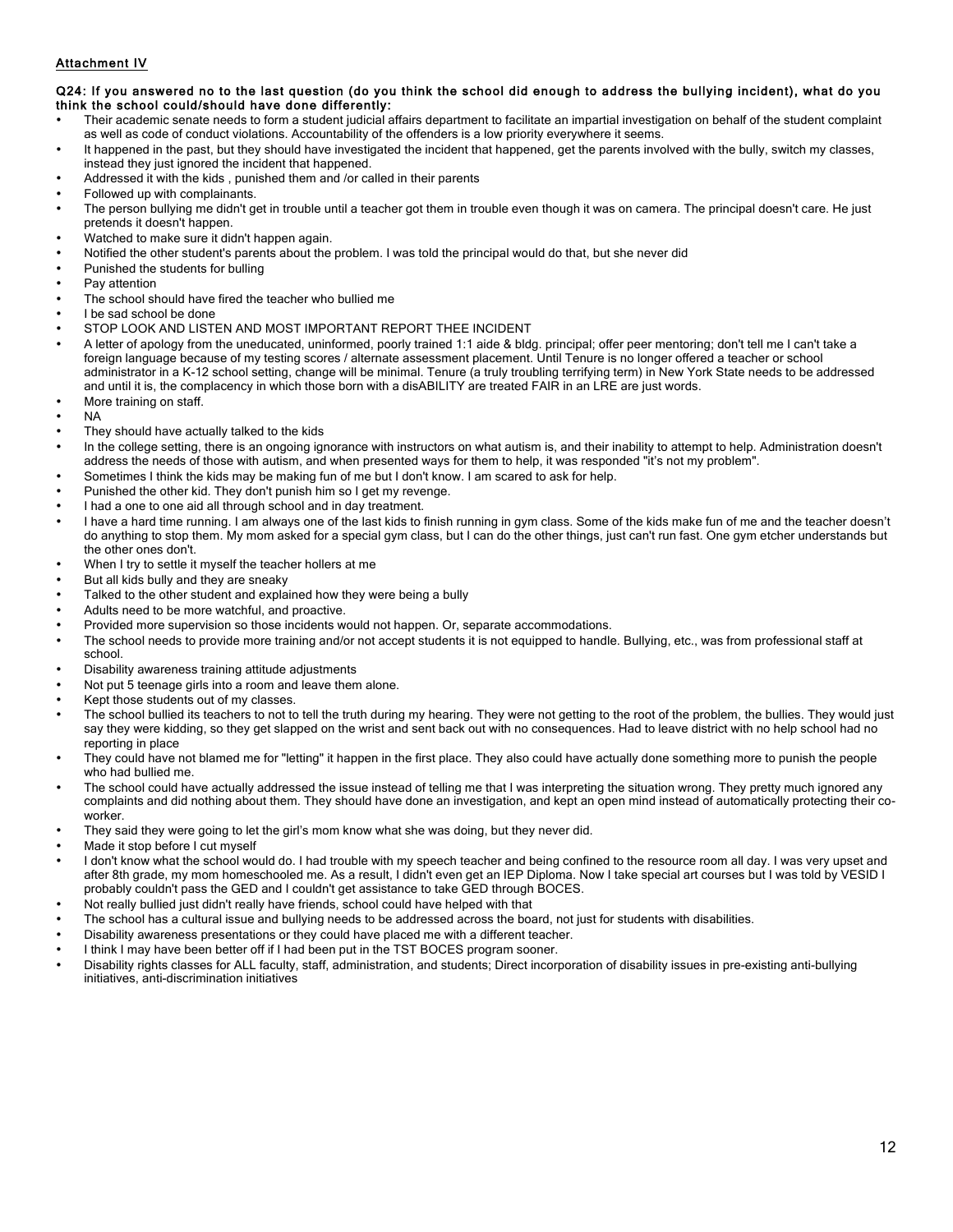### Attachment V

#### Q27: If you answered no to the last question (are you okay with how the situation was dealt with related to being abused at home), what do you feel should have been done differently:

- There needs to be easy access to attorneys and advocates because PTSD that results from ongoing mistreatment does not put anyone in the right place mentally to confront anything like this even for people w/o a disability. Why should people with disabilities be expected to handle double the emotional distress of the situations in progress?
- **I WILL CONTINUE TO SPEAK OUT**
- Reported to school
- My mom always makes me come in the kitchen with her when I fight with my brothers. They get to go to their rooms. She says I start it by hitting them in the back. They should get punished because they hit me.
- Sometime times my brothers and I fight and my mom or dad break us up.
- Had an assistant who was too bossy gone now
- In the past, a teacher would provide ABA services incorrectly and punitively when I was 4. I would scream and bang my head every time she came, one of her ideas was to use hot mustard to teach me the difference is yes and no so when I said yes I would get hot mustard. My mother said that was not okay. I am unable to explain what happened in the bedroom with the closed door but I screamed all the time and my mother thought I needed ABA and that even though it was aversive for a year, it must be good for me. Later she learned that if I was tantrumming more than 2 weeks, the teacher was not doing it correctly. I actually regressed because my tantrums were rewarded with escape and I didn't have to work because I was screaming and crying throughout most of the sessions.
- They didn't see it as abuse they just felt that I was being too sensitive and they were just "jokes." I am ok with how it happened because I don't live with them anymore, and I am a stronger person because of it.